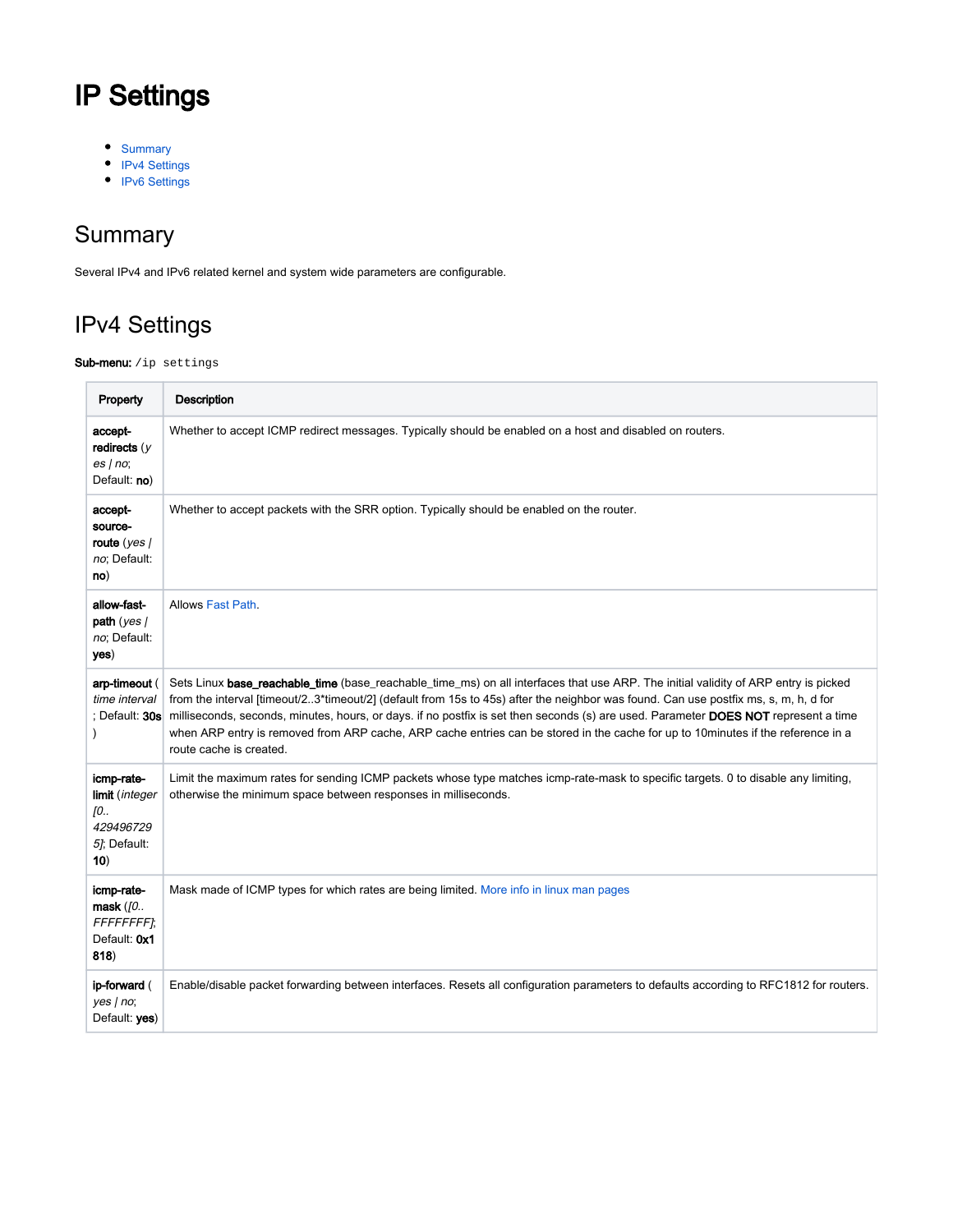| rp-filter (loo<br>se/no/<br>strict;<br>Default: no)                         | Disables or enables source validation.<br>no - No source validation.<br>strict - Strict mode as defined in RFC3704 Strict Reverse Path. Each incoming packet is tested against the FIB and if the interface<br>is not the best reverse path the packet check will fail. By default failed packets are discarded.<br>loose - Loose mode as defined in RFC3704 Loose Reverse Path. Each incoming packet's source address is also tested against<br>٠<br>the FIB and if the source address is not reachable via any interface the packet check will fail.<br>The current recommended practice in RFC3704 is to enable strict mode to prevent IP spoofing from DDoS attacks. If using asymmetric<br>routing or other complicated routing or VRRP, then the loose mode is recommended.<br><b>Warning:</b> strict mode does not work with routing tables |
|-----------------------------------------------------------------------------|----------------------------------------------------------------------------------------------------------------------------------------------------------------------------------------------------------------------------------------------------------------------------------------------------------------------------------------------------------------------------------------------------------------------------------------------------------------------------------------------------------------------------------------------------------------------------------------------------------------------------------------------------------------------------------------------------------------------------------------------------------------------------------------------------------------------------------------------------|
| secure-<br>redirects $(y)$<br>es no;<br>Default: yes)                       | Accept ICMP redirect messages only for gateways, listed in the default gateway list.                                                                                                                                                                                                                                                                                                                                                                                                                                                                                                                                                                                                                                                                                                                                                               |
| send-<br>redirects $(y$<br>es no;<br>Default: yes)                          | Whether to send ICMP redirects. Recommended to be enabled on routers.                                                                                                                                                                                                                                                                                                                                                                                                                                                                                                                                                                                                                                                                                                                                                                              |
| tcp-<br>syncookies (<br>yes no;<br>Default: no)                             | Send out syncookies when the syn backlog queue of a socket overflows. This is to prevent against the common 'SYN flood attack'.<br>syncookies seriously violate TCP protocol, do not allow to use TCP extensions, can result in serious degradation of some services (f.e.<br>SMTP relaying), visible not by you, but your clients and relays, contacting you.                                                                                                                                                                                                                                                                                                                                                                                                                                                                                     |
| max-<br>neighbor-<br>entries (inte<br>ger [0<br>214748364<br>7]; Default: ) | Maximum number of allowed neighbors in ARP table.                                                                                                                                                                                                                                                                                                                                                                                                                                                                                                                                                                                                                                                                                                                                                                                                  |
| route-cache<br>(yes no;<br>Default: yes)                                    | Disable or enable Linux route cache. Note that by disabling the route cache, it will also disable the fast path.                                                                                                                                                                                                                                                                                                                                                                                                                                                                                                                                                                                                                                                                                                                                   |

#### Read-Only Properties

| Property                                         | <b>Description</b>                    |
|--------------------------------------------------|---------------------------------------|
| <b>ipv4-fast-path-active</b> (yes   no)          | Indicates whether fast-path is active |
| <b>ipv4-fast-path-bytes</b> ( <i>integer</i> )   | Amount of fast-pathed bytes           |
| <b>ipv4-fast-path-packets</b> ( <i>integer</i> ) | Amount of fast-pathed packets         |
| <b>ipv4-fasttrack-active</b> (yes   no)          | Indicates whether fasttrack is active |
| ipv4-fasttrack-bytes (integer)                   | Amount of fasttracked bytes           |
| <b>ipv4-fasttrack-packets</b> ( <i>integer</i> ) | Amount of fasttracked packet.         |

## <span id="page-1-0"></span>IPv6 Settings

⊕

Sub-menu: /ipv6 settings

If changing settings the new configuration should not result with SLAAC address assigned to the router and old configuration had that address, the router have to be rebooted, or wait till SLAAC address times out